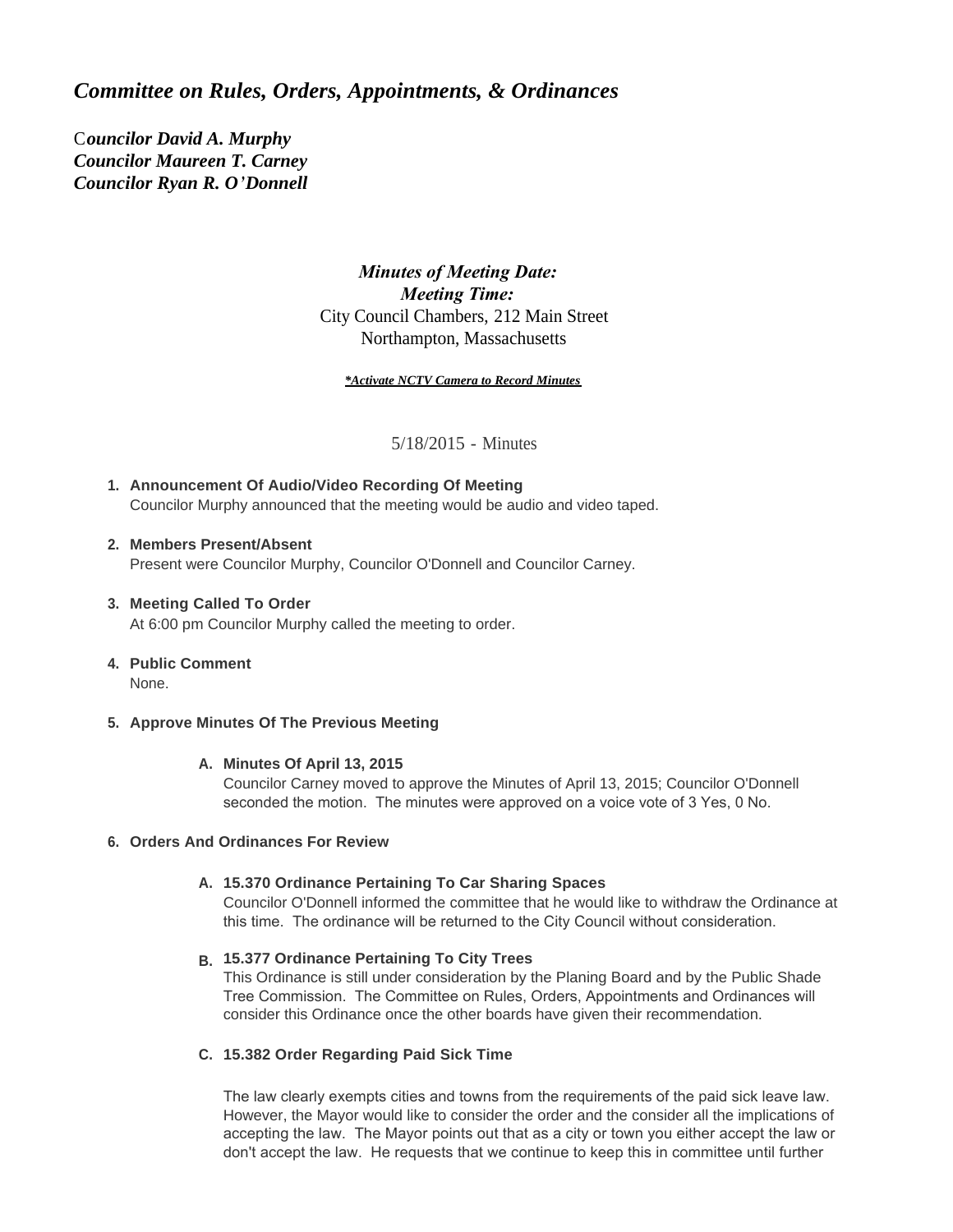notice.

The Mayor informed the committee that there is information from the Attorney General regarding the implementation date of the new law regarding paid sick time. For those employers who currently have a sick time benefit, the requirements of the new law must be in place no later than Dec. 31, 2015. Any employer without a current paid sick time benefit will still need to meet the July 1 deadline. This extended time is intended to allow employers the opportunity to get their current accrual system adjusted to the new law.

The Mayor requests that the city be allowed the same extended time opportunity as specified by the A.G.

Councilor O'Donnell moved to postpone consideration of this ordinance by the committee; Councilor Carney seconded the motion. The motion was approved on a voice vote of 3 Yes, 0 No.

## **Appointments For Committee Approval 7.**

## **15.425 New Appointment Of Cruz Antonio Pagan As The IT Director A.**

Mayor Narkewicz introduced his appointee, Mr. Cruz "Antonio" Pagan to the Rules Committee. Mr. Pagan's prior service includes a position in municipal government (the City of Westfield), as well as the Chief Technology Officer for the Collaborative for Education in Northampton.

Mr. Pagan discussed his thoughts about the recent strategic assessment written for the city by the Collins Center. He believes that all of the recommendations are key and has already discussed with the Mayor what should be the department's priorities. He stated that the City's development of an IT Steering Committee should be its number one priority.

Motion to send forward to the full City Council was made by Councilor Carney and seconded by Councilor O'Donnell. The motion was approved on a voice vote of 3 Yes, 0 No.

# **15.416 Appointments To The Northampton Housing Partnership B.**

Michael Roy

Alyx Akers

Jim Reis

Councilor Carney moved to move the appointments back to full City Council with a positive recommendation; Councilor O'Donnell seconded the motion. The motion was approved on a voice vote of 3 Yes, 0 No.

### **New Appointments To Committees C.**

Transportation & Parking Commission: Gary Hartwell

Conservation Commission: Jack Finn

Councilor Carney moved to return both appointments above to the full City Council with a positive recommendation; Councilor O'Donnell seconded the motion. The motion was approved on a voice vote of 3 Yes, 0 No.